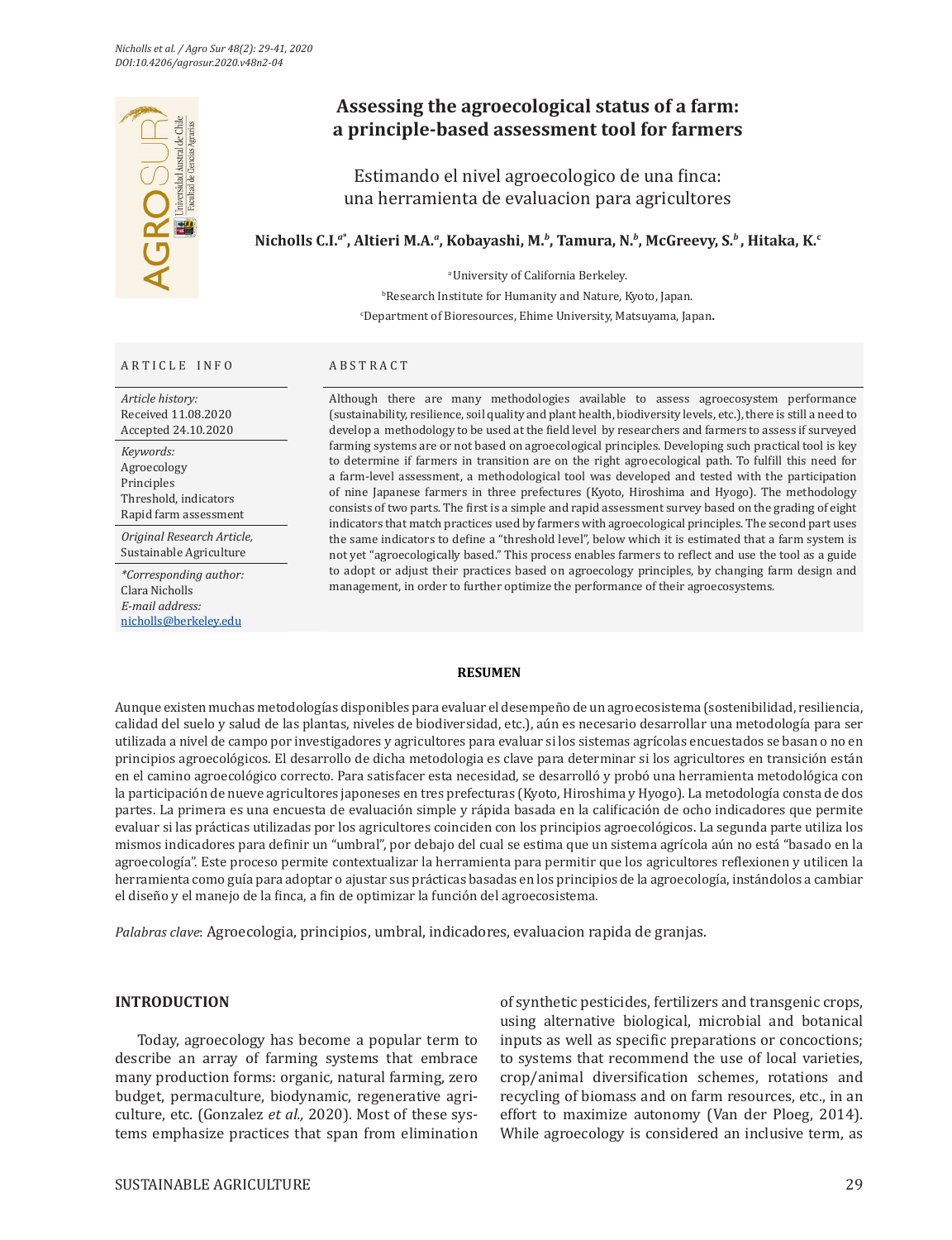a science and movement that work towards more ecologically sound and socially just forms of agricultural systems, it is important to be able to question whether some of these farming methods, considered by many practitioners and researchers as agroecological forms of production, are indeed agroecological. In many instances, it remains unclear if they are so, as most do not necessarily apply all the principles of agroecology. For example, a small-scale peasant system may be diverse and use low input practices, but crop mixtures used may not be synergistic, and there may be limited recycling of organic matter, which are two key agroecological principles that they therefore lack in their practice. Similarly, although a biodynamic or organic farm may closely follow the precepts of their founders and certification standards, many rely on monocultures using an input substitution approach and therefore are not based on agroecology (Rosset and Altieri, 1997). On the other hand, development cooperation actors such as NGOs, UN-FAO, government agencies and academic institutions which have adopted, and often co-opted, the concept of agroecology, are using it interchangeably with sustainable intensification, regenerative agriculture, climate smart agriculture, without explaining their particular perspective on agroecology (Kapgen and Roudart, 2020) thus adding to the confusion on the various competing narratives about agroecology (Rivera-Ferre, 2018; Giraldo and Rosset, 2018).

In agroecology, productivity, sustainability and resilience are achieved by breaking monocultures via enhancement of diversity and complexity in farming systems in which ecological interactions and synergisms between its bio-physical components replace external inputs to provide the mechanisms for sponsoring soil fertility, productivity, and crop protection. By enhancing functional biodiversity in farming systems, a major goal of agroecology is to strengthen the weak ecological functions in the agroecosystem, allowing farmers to gradually eliminate their reliance on external (organic or conventional) inputs altogether, relying instead on ecosystem functions (Nicholls *et al.,* 2016; González-Chang *et al*., 2020).

We contend that simply implementing a narrow set of practices (rotations, composting, cover cropping, etc.) does not make a system "agroecological". Agroecologically based systems emerge from the application of already well defined agroecological principles which include recycling of nutrients and energy, enhancing soil organic matter and soil biological activity, diversifying plant species and genetic resources over time and space at the field and landscape level, integrating crops and livestock, and optimizing interactions of farm components. The application of these principles moves farmers toward the productive redesign of their farms, emphasizing synergisms within the system and reducing their dependence from external inputs, an attractive shift for smallholder producers who cannot afford expensive off-farm resources and technologies (Rosset and Altieri, 2017).

Many researchers have proposed methodologies to assess agroecosystem performance, but most focus on particular properties such as estimating farming system sustainability (López-Ridaura *et al.,* 2002), soil quality and plant health (Nicholls *et al.,* 2004), agrobiodiversity levels (Leyva and Flores, 2018; Vazquez, 2013), food, energy and technical sovereignty (Casimiro *et al.,* 2017), resilience to climate change (Altieri *et al*., 2015) and the recent FAO's Tool for Agroecology Performance Evaluation (TAPE), which characterizes and evaluates the process of agroecological transition, based on their own broadly defined "elements" of agroecology (FAO, 2019). While we recognize that agroecology has necessarily grown to integrate social and economic dimensions of the entire food system, as initially elaborated by Francis *et al*. (2003), our methodology is geared to specifically assess if the design and management of a farm matches agroecological principles. The framework presented by Kapgen and Roudart (2020) is useful to add clarity and avoid misuse of the term agroecology among people in academia and development circles, but it does not offer a practical tool for farmers and practitioners involved at the field level to assess if the target production systems are agroecologically based or not. Furthermore, developing practical tools to assess farming systems is key to determine if farmers in transition are on a path based on agroecological principles.

To fulfill this need for farm-level assessment, a methodological tool was developed and tested with the participation of nine farmers in three prefectures (Kyoto, Hiroshima and Hyogo) in Japan. The methodology consists of two parts. The first is a simple and rapid assessment survey based on eight indicators to evaluate to what extent a farm pursues different agroecological principles. The second part uses the same indicators to define a "threshold level", below which it is estimated that a farm system is not yet "agroecologically based." The tool not only enables a contextualized assessment but, perhaps more importantly, creates a process where it enables farmers to reflect and use the tool as a guide to adjusting their practices following agroecology principles, leading to changes in farm design and management, thus optimizing agroecosystem performance.

## **METHODS**

## **Surveyed farmers**

The tool was used, as part of a pilot survey on nine farms in May 2019 in West-central Japan. Five farmers were located in Kyoto prefecture, three in Hiroshima prefecture, and one in Hyogo prefecture. All farms selfidentified as either organic or following natural far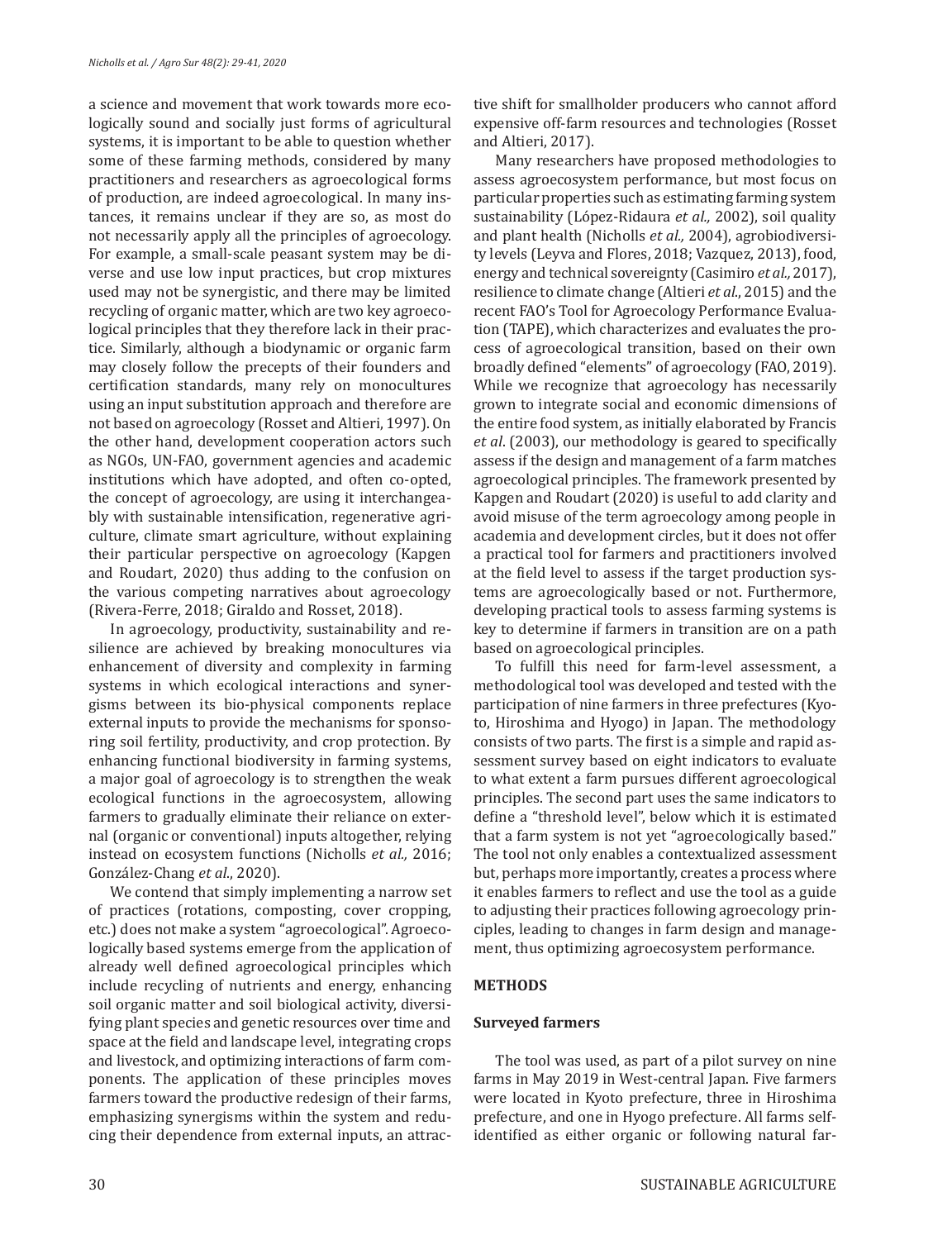ming precepts, while only one was certified as organic. All farmers were male of ages ranging between 35–60, with at least 5 years of farming experience, with some more established (10–20 years). Rarely farmers involved their families in the daily operations. The farmers predominantly rented their land (average farm size 1.5 hectares). All farmers were self-employed, specializing in vegetable production for urban consumers, thus the majority of their total income came from their farm.

These farms were selected because they were considered 1) leading examples of farmers practicing organic, natural or other non-conventional methods of production, 2) accomplished or highly capable farmers in each community and 3) representative farmers of Western Japan, which is a mountainous region where small-scale practices prevail, unlike North-eastern Japan characterized by larger-scale monoculture production. It is important to note that these Japanese farmers practiced natural farming and did not self-identify as agroecological – in fact, many had never heard of the term agroecology. Lack of familiarity with agroecology was not an intended criterion in sampling these farms, it serves to demonstrate the tool's applicability to evaluate a range of farming systems.

#### **Agroecological rationale for the methodology**

We consider that, at the farm level, a farming system may be considered "agroecologically based" if it implements established agroecological principles in the design and management of the agroecosystem. As

depicted in Figure 1, the agroecological principles listed in Table 1 guide the spatial and temporal design of a farm taking the form of different practices (i.e. intercropping, cover cropping, etc.) which, in turn, set in motion key ecological processes (nutrient cycling, pest regulation, etc.). For example, variety mixture is a known strategy to reduce disease incidence through the buffering effects of genetic diversity (Zhu *et al.,* 2000). Intercropping is a commonly applied management practice to enhance functional biodiversity, contributing to all principles in agroecology with multiple benefits (Vandermeer, 1989). Cover cropping is also a practice that reflects principle 1 (recycling) and 3 (organic matter accumulation) and promotes processes such as nutrient cycling, soil biological activation, weed suppression and water conservation, which are key for crop productivity and soil health (Buckles *et al.,* 1998). In this way, the methodology described herein uses indicators to assess how effectively practices aimed at improving landscape and crop diversity, soil quality, plant health, etc., pursue specific or a combination of principles thus promoting vital processes for agroecosystem performance.

The goal of the methodology is to determine if a farming system is based on agroecology, by providing a set of indicators that farmers apply through a series of field observations and simple measurements. After ranking the indicators, farmers can assess the degree to which agroecological principles are being implemented in their farms through the practices they use in the design and management of their farming systems.

**Table 1.** Agroecological principles for the design of biodiverse, energy efficient, resource-conserving and resilient farming systems.

**Cuadro 1.** Principios agroecológicos para el diseño de sistemas agrícolas biodiversos, eficientes desde el punto de vista energético, conservadores de recursos y resilientes.

- 1. Enhance the **recycling of biomass**, with a view to optimizing organic matter decomposition and **nutrient cycling** over time.
- 2. Strengthen the "immune system" of agricultural systems through **enhancement of functional biodiversity** natural enemies, antagonists, etc., by creating appropriate habitats.
- 3. Provide the most favorable **soil conditions** for plant growth, particularly by managing organic matter and by enhancing soil biological activity.
- 4. **Minimize losses** of energy, water, nutrients and genetic resources by enhancing conservation and regeneration of soil and water resources and agrobiodiversity.
- 5. **Diversify species and genetic resources** in the agroecosystem over time and space at the field and landscape level.
- 6. **Enhance beneficial biological interactions and synergies** among the components of agrobiodiversity, thereby promoting key ecological processes and services.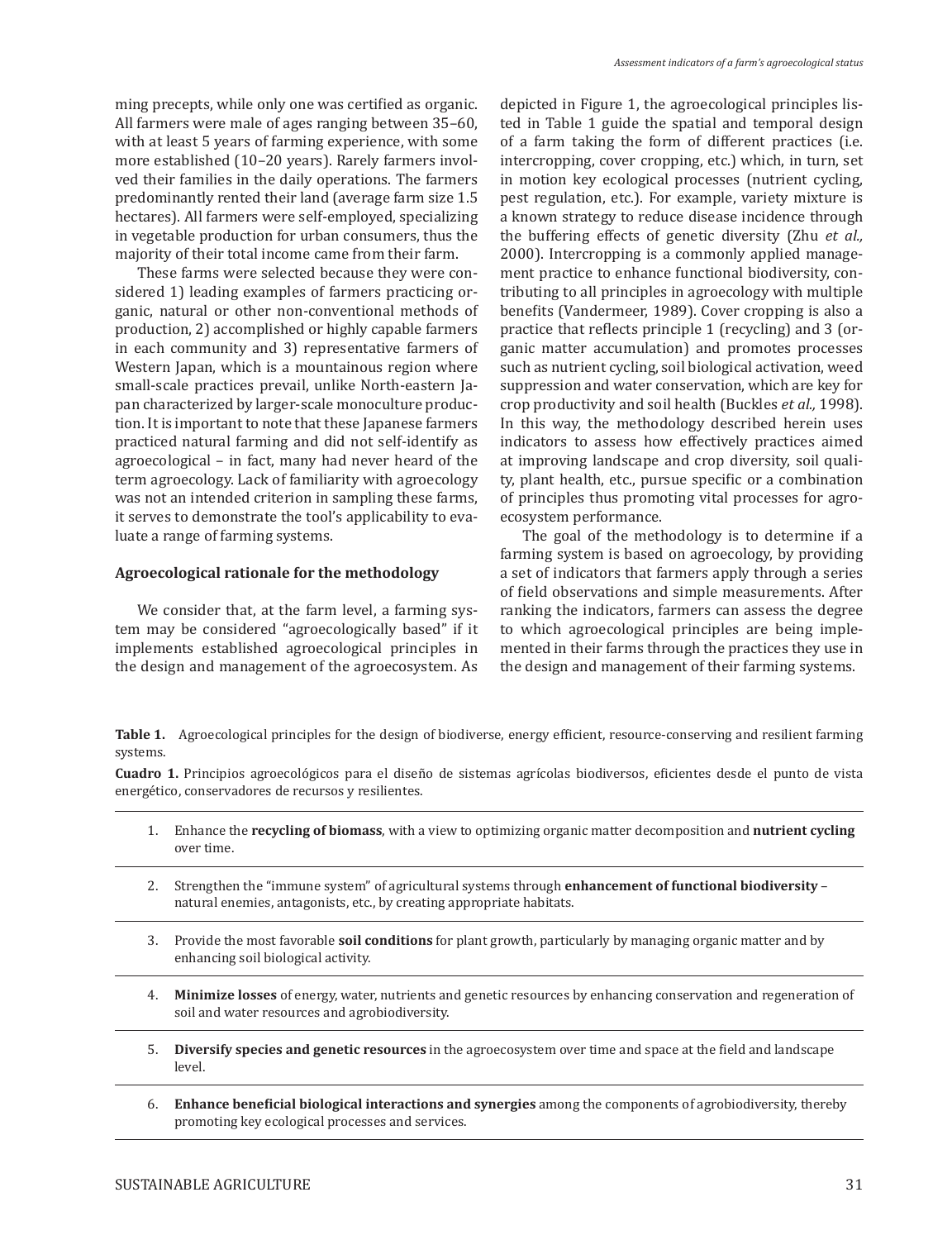

**Figure 1.** Application of the indicators to assess if practices used by farmers optimize agrooecological processes key for agroecosystem performance.

**Figura 1.** Aplicación de los indicadores para evaluar si las prácticas utlizadas por los agricultores optimizan procesos agroecológicos claves para el funcionamiento de los agroecosistemas.

### **On-farm assessment**

Through a semi-structured interview approach, data was collected during the surveys to include farm size, land tenure, market outlets for produce, labor, number of crop species and varieties grown in time and space, soil and pest management practices as well as observations of the landscape matrix surrounding the farms. After a general exchange with farmers, covering basic information about each farm, farmers were encouraged to talk freely about their farm and how it is managed, how it has changed over time, identifying

any events that could be seen as triggers towards a transition in their approach to farming through various stages. Farmers were also asked to recall important decisions and problems encountered during these transition processes. During the interviews, the team conducted field transects together with the farmers to observe and describe farm features such as landscape matrix, crop diversity, soil quality, plant health, etc. All the information was used to rank the indicators used in the two-part methodology described below. The application of this rapid assessment tool takes about 2–3 hours per farm. Farmers participation in the selection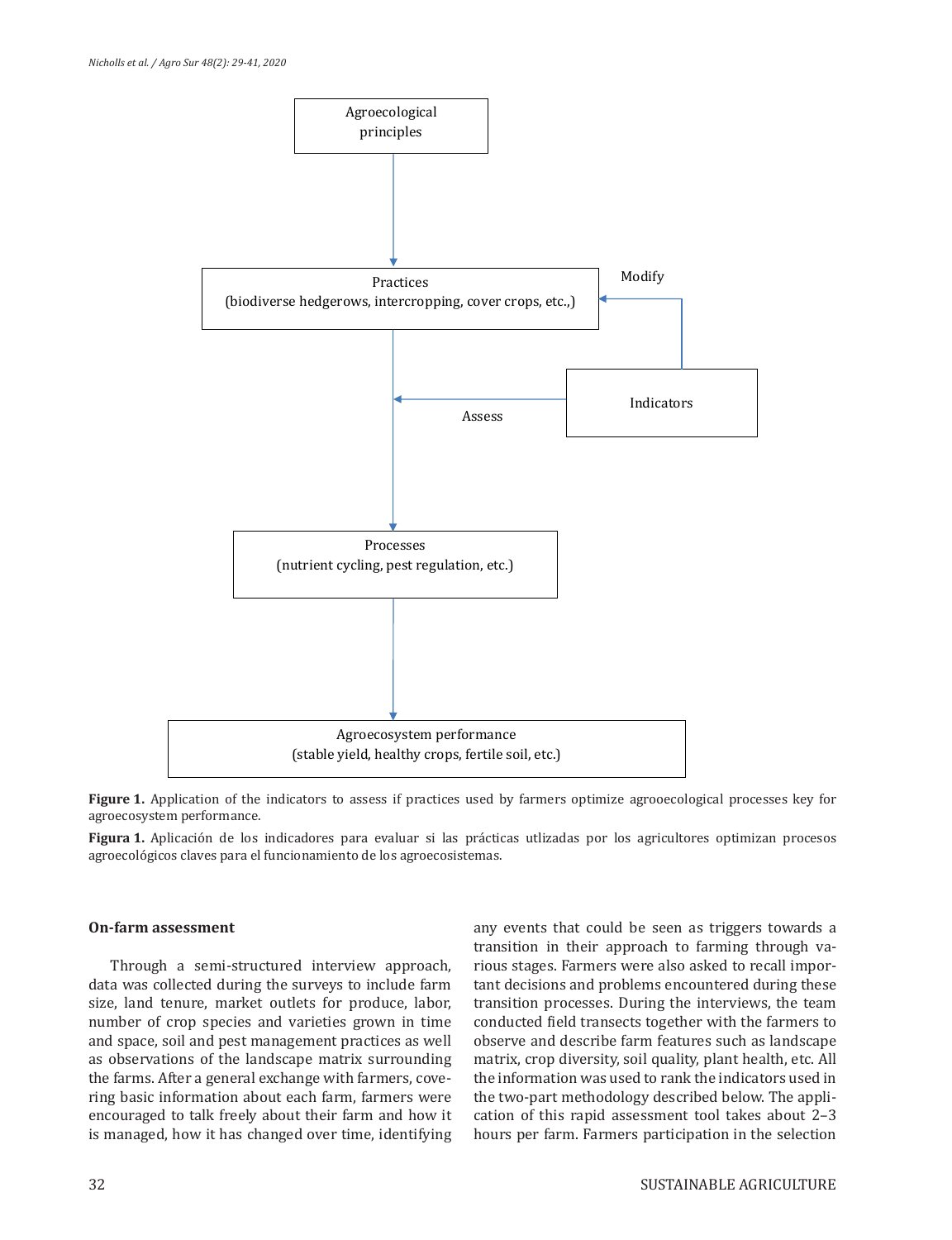of appropriate indicators, and in defining common criteria on how to rank each indicator is of key importance.

## **Assessing level of application of agroecological principles**

This methodology, inspired by previous efforts to estimate soil quality and plant health in farming systems (Nicholls *et al.,* 2004), was designed to rapidly assess to what extent each surveyed farmer was applying agroecological principles to the design and management of his/her farm. The indicators, described in Table 2, distill the essential dimensions of the six agroecological principles (Table 1), but also include a measure of autonomy and overall yield performance as these are key criteria to determine the integrative effect of principle application. Emphasis on observable diversity (landscape, crop, genetic), soil quality, plant health and managerial decisions reflect the indicators ability to rapidly assess the intentionality of a farm design and management regime to align with agroecological principles. The indicators were assessed and ranked individually and assigned a value between 1 and 5, according to the criteria described for each indicator in Table 2 (1 being poorest performance, 2.5 a moderate or medium value and 5 indicating high performance).

As the purpose of this study was to test the application of the rapid assessment methodology, the research team pre-defined the details associated with each criterion on how to rank each indicator. Therefore, the quantitative values to rank each indicator, although based on farmers responses and close to the reality we observed, are used as a mode of illustration. The optimal way is, of course, to engage in a participatory process with all farmers (process that we did not pursue due to lack of time) to be surveyed to determine the criteria for each indicator and make them more appropriate for local contexts.

Once the indicators are applied, each farmer can visualize, in an amoeba diagram, how they are applying the agroecological principles overall. As measurements are based on the same indicators, the methodology can allow quick comparisons to reveal differences between farming systems in terms of the degree of transition towards an agroecological optimum, theoretically defined by the outer circle with indicator values of 5. This visualization can further allow farmers to monitor their own transition in the same agroecosystem over time.

#### **Determining agroecological thresholds**

Using the same indicators and criteria for measuring the application of agroecological principles, the goal of this methodology is to determine a threshold level specified for each indicator, a level that denotes the boundary between values that determine if an agroecological principle is being applied or not. This method draws from the farm sustainability threshold methodology proposed by Gomez *et al.* (1996).

This assessment entails the participation of farmers to define the threshold level of each indicator. In this case, the team was able to derive enough relevant information to establish thresholds from seven out of nine farmers through the interviews. Each agroecological indicator is set at an acceptable level if it exceeds the designated threshold level given in Table 3, which describes the threshold levels and the formulae to calculate them for the agroecological indicators used in the assessment. The threshold levels are tentatively set as improvements on the farmers averages, and indicators are expressed as units of their respective threshold levels, where one equals the threshold (Gomez *et al.*, 1996). On this basis, a farming system is not based on agroecological principles if the average of all the indicators is less than one.

#### **RESULTS**

### **Practices used by surveyed farmers**

A step in the assessment is to observe the practices that farmers implement to optimize productivity. All surveyed farmers used a series of management practices aimed at enhancing soil fertility, reducing insect pests, weeds and disease incidence, while increasing crop yields (Table 4). All the farms were located in rural areas predominantly surrounded by natural vegetation. However, the ecological matrix was not the result of intentional enriching of the landscape, but a result of abandonment due to depopulation and undermanagement common throughout Japan. Although farmers favored crop diversification, most had two to three different crops in alternate rows, and only one used intercropping techniques. Along the same line, although farmers planted a number of local as well as improved varieties of the same crop species in alternate rows, only two farmers practiced crop variety mixtures. All farms, however, exhibited temporal diversity, as farmers practiced crop rotations to minimize replant failure, but also as a response to Japan's distinct seasons alongside market demands. Despite the fact that most farmers included legumes in their rotations as green manures, the majority relied on purchased compost or other types of organic amendments from external sources. Only three farmers actively used locally available litter from surrounding forests, thus minimizing their dependence from external biomass inputs. The prominent use of plastic mulch for weed and microclimate control among farmers in Japan is an expensive practice with waste disposal challenges. While plastic mulch minimized the drudgery of weeding, there was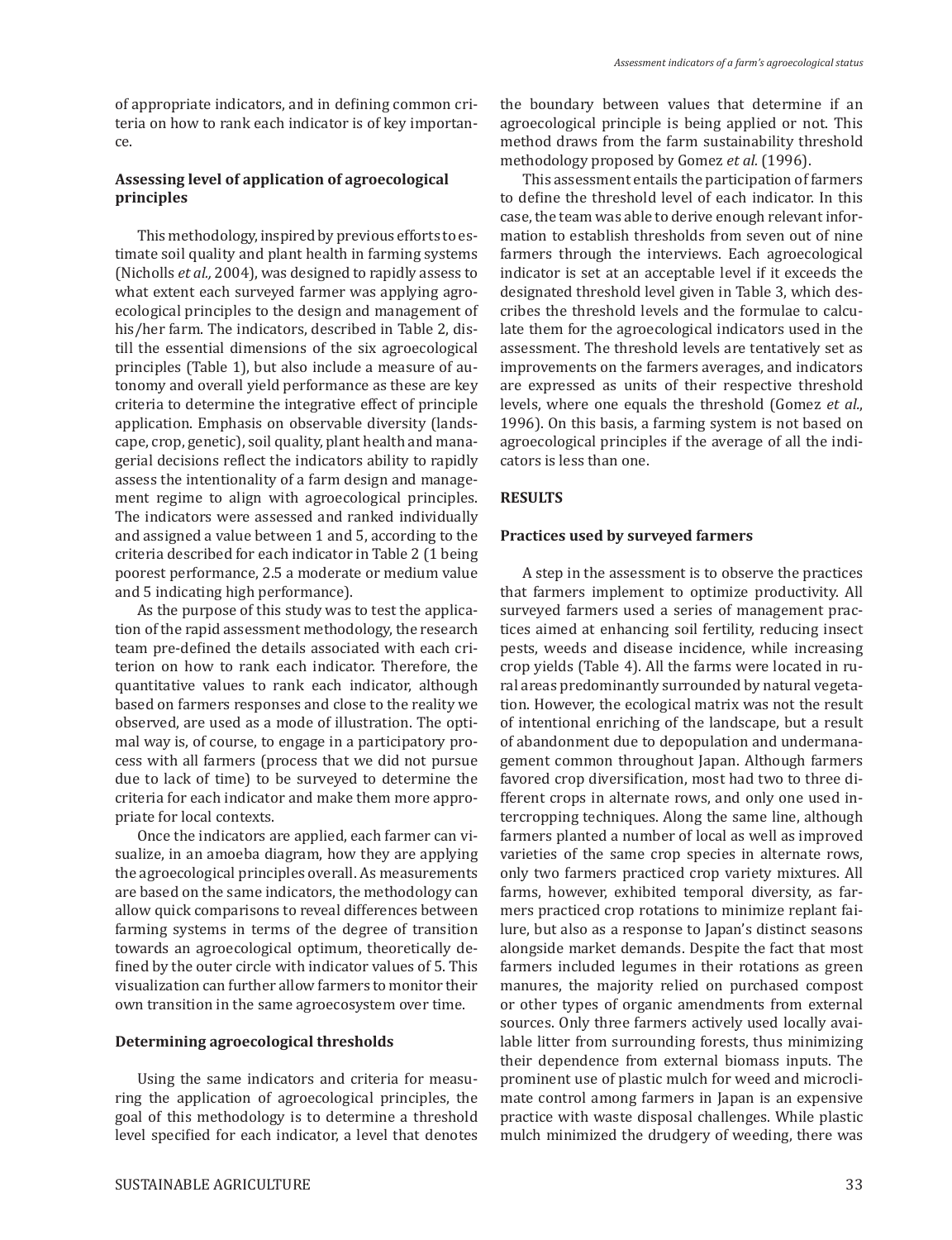**Table 2.** Indicators and evaluation criteria to assess level of application of agroecological principles in surveyed Japanese farms. **Cuadro 2.** Indicadores y criterios de evaluación para estimar el nivel de aplicación de los principios agroecológicos en las fincas Japonesas muestreadas.

| <b>Indicator</b>                                                                                                                                                                                                                                 | <b>Established</b><br>value | Characteristics/attributes                                                                                                                                                                                                                                                                                                                                                                                                                                                                                                                                        | <b>Valuation</b><br><b>Score</b> |
|--------------------------------------------------------------------------------------------------------------------------------------------------------------------------------------------------------------------------------------------------|-----------------------------|-------------------------------------------------------------------------------------------------------------------------------------------------------------------------------------------------------------------------------------------------------------------------------------------------------------------------------------------------------------------------------------------------------------------------------------------------------------------------------------------------------------------------------------------------------------------|----------------------------------|
| <b>Landscape diversity</b><br>Presence of hedgerows, vegetation<br>strips, forest or natural vegetation<br>remnants, etc.<br>Efforts to isolate themselves<br>(barrier of some kind?)<br>Neighboring farms are conventional?<br>Organic? Mosaic? | $\mathbf{1}$<br>2.5<br>5    | Less than 20% of the perimeter of the farm surrounded<br>by diverse natural vegetation (consider if the surrounding<br>vegetation is composed of various plant species, if surrounded<br>by monospecific vegetation receives a lower value)<br>20-50% is surrounded by a diverse community of natural<br>vegetation<br>> than 60% farm is surrounded by a diverse community of<br>natural plants                                                                                                                                                                  | $1 - 5$                          |
| Crop diversity:<br>Various crop species and varieties<br>grown in temporal and spatial<br>designs assessed at the time of the<br>farm visit                                                                                                      | $\mathbf{1}$<br>2.5         | Monoculture: only one crop species grown<br>(give higher values if 2 crop species are grown as monocultures<br>in separate plots)<br>Between 3-4 crop species grown intercropped or in rotation<br>(Lower value if 3-4 crop species are grown as monocultures in                                                                                                                                                                                                                                                                                                  |                                  |
|                                                                                                                                                                                                                                                  | 5                           | separate plots)<br>More than 5 crop species grown intercropped or in rotation<br>(Lower value if more then 5 crop species are grown as<br>monocultures in separate plots)                                                                                                                                                                                                                                                                                                                                                                                         |                                  |
| <b>Genetic diversity</b>                                                                                                                                                                                                                         | $\mathbf{1}$<br>2.5<br>5    | Monoculture: only one variety of each crop species (higher<br>value if local varieties)<br>3-4 varieties of each crop<br>More than 5 varieties of each crop                                                                                                                                                                                                                                                                                                                                                                                                       |                                  |
| <b>Soil Quality and management</b>                                                                                                                                                                                                               | $\mathbf{1}$<br>2.5<br>5    | < 1% organic matter content, 100% soil uncovered, no<br>recycling and incorporation of biomass. No cover crops or green<br>manures used<br>Between 2-3 % organic matter, 30-50% soil covered. Some<br>level of recycling and incorporation of biomass and limited use<br>of cover cropping or green manuring<br>(Lower value if use plastic mulch)<br>More than 4 to 5% organic matter, more than 50-70% soil<br>covered<br>High level of recycling and incorporation of biomass and use of                                                                       |                                  |
| Plant health and pest<br>management<br>Use of biological and cultural<br>pest control methods (release<br>of beneficial insects, habitats,<br>antagonists, organic weed control<br>methods, etc.)                                                | $\mathbf{1}$<br>2.5<br>5    | cover cropping or green manuring. No plastic mulch<br>Farmers use pesticides and no practices of biological and<br>cultural control of pests, diseases and weeds<br>Farmers use input substitution practices (microbial, botanical<br>or other pesticides) to control pests, diseases and weed. Limited<br>use of practices that enhance beneficial insects and antagonists<br>Farmers rely on soil and plant management practices to<br>enhance biological control processes that help them to avoid,<br>withstand and/or recover from pests, diseases and weeds |                                  |
| Dependency on external inputs                                                                                                                                                                                                                    | $\mathbf{1}$<br>2.5<br>5    | High dependency on external inputs, more than 80% of inputs<br>purchased outside the farm<br>Medium dependency on external inputs, 30-70% of inputs<br>purchased off farm<br>Low use of external inputs, less than 20% of inputs purchased<br>off-farm                                                                                                                                                                                                                                                                                                            |                                  |
| <b>Interactions and synergies</b>                                                                                                                                                                                                                | $\mathbf{1}$<br>2.5<br>5    | No observed interactions between agrobiodiversity components<br>One or two interactions observed<br>More than three interactions observed                                                                                                                                                                                                                                                                                                                                                                                                                         |                                  |
| Productivity                                                                                                                                                                                                                                     | $\mathbf{1}$<br>2.5<br>5    | Low total productivity<br>Medium total productivity<br>Higher total productivity<br><b>Mean value</b>                                                                                                                                                                                                                                                                                                                                                                                                                                                             |                                  |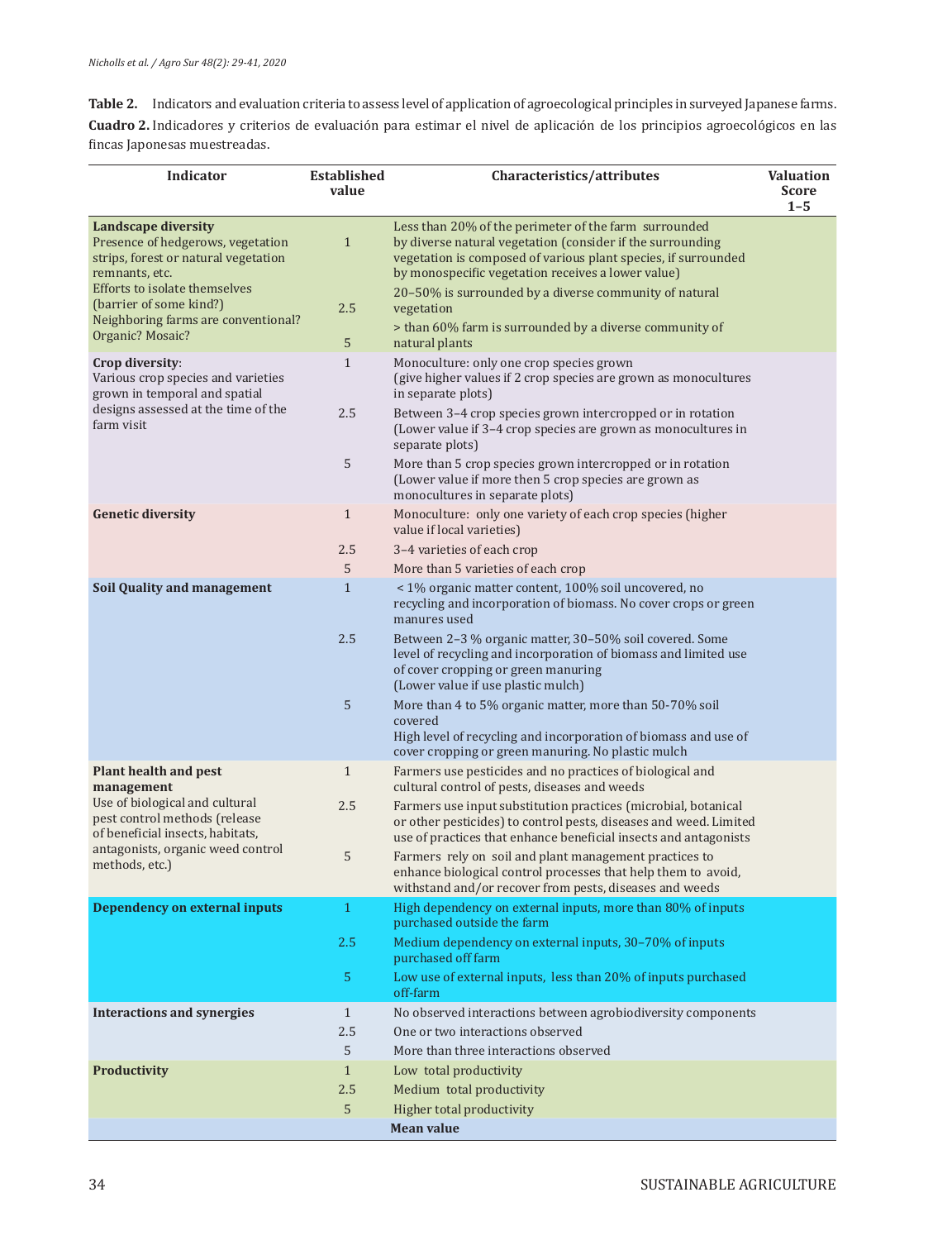**Table 3.** Indicators and formulae to determine the agroecological threshold index.

**Cuadro 3.** Indicadores y formula para determinar el índice del umbral agroecológico.

| <b>Indicator</b>                         | <b>Threshold</b>                                                                          | <b>Formula</b>            |
|------------------------------------------|-------------------------------------------------------------------------------------------|---------------------------|
| Landscape Diversity X,                   | 50% more than farmers' average                                                            | 1.5 (mean $X_1$ )         |
| Crop Diversity $X_{2}$                   | 30% more than farmers' average when mean is less than 20 species                          | 1.3 (mean $X_2$ )         |
| Genetic Diversity X <sub>2</sub>         | 20% more than farmers' average when number of varieties is less than 10                   | 1.2 (mean $X_2$ )         |
| Soil Cover $X_{\mu}(\%)$                 | 20% more than farmers' average when mean is less than 50%                                 | 1.2 (mean $X_{\lambda}$ ) |
| Plant health $X_c$ (% of healthy plants) | 20% more than farmers' average if % of healthy plants is < 70%                            | 1.2 (mean $X_c$ )         |
|                                          | Dependance $X_c$ (% of external inputs) 50% less than farmers' average when mean is > 30% | $0.5$ (mean $X_c$ )       |

**Table 4.** Practices used by surveyed Japanese farmers.

**Cuadro 4.** Practicas utilizadas por los agricultores Japoneses evaluados.

| Principle                      | <b>Practices</b>                                                                                         | $\mathbf{1}$ | $\overline{2}$ | 3            | Farm Farm Farm Farm Farm Farm Farm Farm<br>4 | 5            | 6            | 7            | 8            |
|--------------------------------|----------------------------------------------------------------------------------------------------------|--------------|----------------|--------------|----------------------------------------------|--------------|--------------|--------------|--------------|
| Landscape<br>diversity         | Presence of vegetation around farm<br>(hedgerows, forest remnant, living fences,<br>weedy borders, etc.) |              |                |              |                                              | J            |              | ✓            |              |
|                                | Plant and/or flower strips                                                                               |              |                |              |                                              |              |              |              |              |
|                                | Neighboring organic farms                                                                                |              |                |              |                                              |              |              |              |              |
|                                | Neighboring conventional farms                                                                           |              |                |              |                                              |              |              |              |              |
|                                | Scattered plots in landscape                                                                             | ✓            |                |              | ✓                                            | $\checkmark$ | $\checkmark$ | ✓            | ✓            |
| Crop diversity:                | Inter-row diversity (various crops in different<br>rows)<br>Intercropping                                | $\checkmark$ | $\checkmark$   | $\checkmark$ | $\checkmark$                                 | $\checkmark$ | $\checkmark$ | $\checkmark$ | $\checkmark$ |
|                                | Crop rotation                                                                                            |              | $\checkmark$   | $\checkmark$ | $\checkmark$                                 | $\checkmark$ | $\checkmark$ | $\checkmark$ | √            |
|                                | High crop density                                                                                        |              |                |              |                                              |              |              |              | ✓            |
|                                | Genetic diversity Use of traditional/local varieties                                                     |              |                | $\checkmark$ | $\checkmark$                                 | $\checkmark$ | $\checkmark$ | $\checkmark$ |              |
|                                | Variety mixtures                                                                                         |              |                |              |                                              |              |              |              |              |
|                                | More than one variety grown in separate rows                                                             | $\checkmark$ |                |              | ✓                                            |              |              | ✓            | ✓            |
|                                | Selected varieties (locally adapted, tolerant, etc.)                                                     |              | $\checkmark$   | $\checkmark$ |                                              | $\checkmark$ | ✓            | ✓            |              |
| <b>Soil Quality and</b>        | <b>Compost application</b>                                                                               |              |                |              |                                              | ✓            |              |              |              |
| management                     | Green manures                                                                                            | ℐ            | ✓              | ✓            | ✓                                            | ✓            | ✓            | ✓            |              |
| (biomass and<br>organic matter | Use of Bocashi                                                                                           |              |                |              |                                              |              |              |              | $\checkmark$ |
| recycling)                     | Use of external organic amendments                                                                       | ✓            | J              |              |                                              | ✓            | ✓            | ✓            |              |
|                                | Use of animal manure                                                                                     |              |                | ✓            |                                              |              |              |              |              |
|                                | Use of forest litter                                                                                     |              |                |              |                                              |              |              |              |              |
|                                | Minimum tillage                                                                                          | ✓            |                |              |                                              |              |              |              |              |
| <b>Plant health</b>            | Hand weeding                                                                                             | ✓            | ✓              | ✓            |                                              |              |              | ✓            | ✓            |
| and pest                       | Plastic mulch                                                                                            |              |                |              |                                              |              | $\checkmark$ | $\checkmark$ | ✓            |
| management                     | Hand picking of insect pests                                                                             | ✓            |                |              |                                              |              |              |              | ✓            |
|                                | Removal of diseased plants                                                                               |              |                |              |                                              |              |              |              |              |
|                                | No action against pests                                                                                  |              |                |              |                                              |              | ✓            | ✓            | ✓            |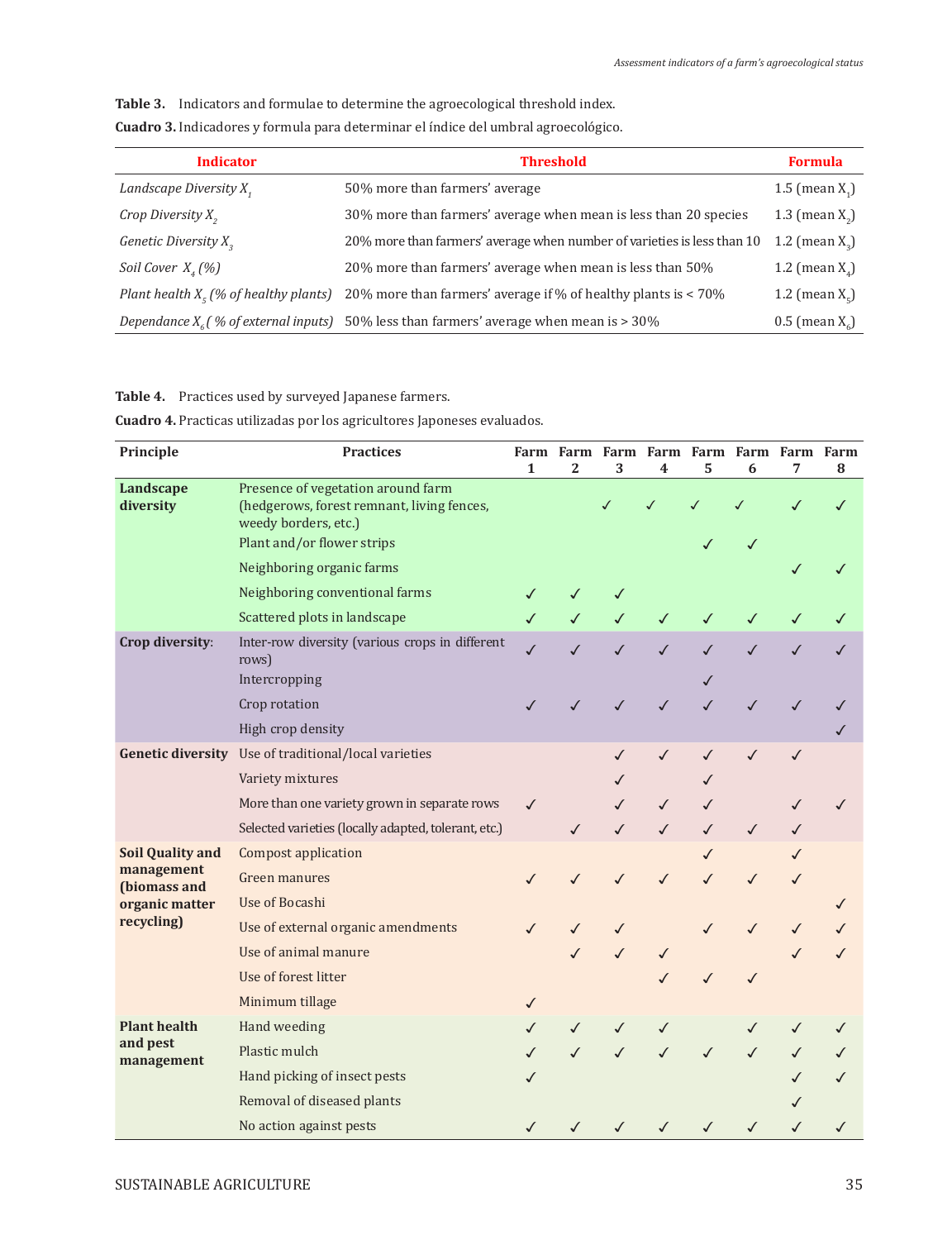minimal use of cover crops, green manures or organic mulches for weed control and water conservation. While many farmers took preventative measures and claimed that their level of pest and disease incidence was generally low, hand picking of insect pests was the preferred practice.

These management practices used by farmers were aligned with the six agroecological principles used here. As observed in Table 5, the six principles were correlated with the application of five areas of management practices which are the improvement/enhancement of landscape diversity; crop diversity (both spatial and temporal); genetic diversity; soil quality; and plant health. For example, we found that eight farms applied spatial and temporal crop diversification schemes, which contributed to all six principles. This quick method of matching principles with practices reveals paths for surveyed farmers to more systematically apply agroecological principles through practices that improve landscape, crop and genetic diversity, plant health and soil quality. Potential practices that enhance and maximize functional biodiversity at multiple scales to promote a series of ecological services include landscape enrichment with multifunctional plants, optimal intercropping patterns and variety mixtures, cover cropping, straw mulching and/or living mulches, flower provisioning for beneficial insects, amongst others.

## **Rapid assessment of the level of application of agroecological principles**

Results from the rapid assessment to determine the extent to which surveyed farmers were applying the agroecological principles on their farms, are presented in Figure 2, which shows values of indicators from the nine surveyed farms. Farms 4, 6 and 7 exhibited values above 3.0 for all eight indicators. Farm 3 had seven indicators at values above 3. For farms 1 and 2, three indicators ranked above 2.5. Farm 8 had four out of eight

**Table 5.** Management practices used by 9 Japanese farmers and linkages to one or more agroecological principles.

| Practices for # of farmers<br>improving/  | using     |                                                                                                                                                              |                                                                                                                              |                                                                                                          | Principles to which they contributed *                                                                                                                                                 |    |                                                                                                                                                                                                                 |    |                                                                                                                                                   |                                                                                                                                                                                                               |
|-------------------------------------------|-----------|--------------------------------------------------------------------------------------------------------------------------------------------------------------|------------------------------------------------------------------------------------------------------------------------------|----------------------------------------------------------------------------------------------------------|----------------------------------------------------------------------------------------------------------------------------------------------------------------------------------------|----|-----------------------------------------------------------------------------------------------------------------------------------------------------------------------------------------------------------------|----|---------------------------------------------------------------------------------------------------------------------------------------------------|---------------------------------------------------------------------------------------------------------------------------------------------------------------------------------------------------------------|
| enhancing                                 | practices | 1. Enhance the<br>recycling<br>of biomass,<br>with a view<br>to optimiz-<br>ing organic<br>matter de-<br>composition<br>and nutrient<br>cycling over<br>time | Strength-<br>2.<br>en the<br>"immune<br>system" of<br>systems<br>biodiversi-<br>enemies.<br>etc., by<br>creating<br>habitats | agricultural<br>through en-<br>hancement<br>of functional<br>ty - natural<br>antagonists,<br>appropriate | 3. Provide the<br>most favor-<br>able soil<br>conditions for<br>plant growth,<br>particularly<br>by manag-<br>ing organic<br>matter and<br>by enhancing<br>soil biological<br>activity | 4. | Minimize<br>losses of en-<br>ergy, water,<br>nutrients<br>and genetic<br>resources by<br>enhancing<br>conserva-<br>tion and<br>regenera-<br>tion of soil<br>and water<br>resources<br>and agro-<br>biodiversity | 5. | Diversify<br>species<br>and genetic<br>resources<br>in the agro-<br>ecosystem<br>over time<br>and space at<br>the field and<br>landscape<br>level | 6. Enhance<br>beneficial<br>biological<br>interac-<br>tions and<br>synergies<br>among the<br>components<br>of agrobio-<br>diversity.<br>thereby<br>promoting<br>key ecologi-<br>cal processes<br>and services |
| Landscape<br>diversity                    | 5         |                                                                                                                                                              | ✓                                                                                                                            |                                                                                                          |                                                                                                                                                                                        |    |                                                                                                                                                                                                                 |    |                                                                                                                                                   |                                                                                                                                                                                                               |
| Crop<br>diversity in<br>time and<br>space | 8         |                                                                                                                                                              | ✓                                                                                                                            |                                                                                                          |                                                                                                                                                                                        |    |                                                                                                                                                                                                                 |    | ✓                                                                                                                                                 |                                                                                                                                                                                                               |
| Genetic<br>diversity                      | 5         |                                                                                                                                                              | ✓                                                                                                                            |                                                                                                          |                                                                                                                                                                                        |    |                                                                                                                                                                                                                 |    |                                                                                                                                                   |                                                                                                                                                                                                               |
| Soil quality                              | 7         |                                                                                                                                                              |                                                                                                                              |                                                                                                          |                                                                                                                                                                                        |    |                                                                                                                                                                                                                 |    |                                                                                                                                                   |                                                                                                                                                                                                               |
| Plant health                              | 8         |                                                                                                                                                              |                                                                                                                              |                                                                                                          |                                                                                                                                                                                        |    |                                                                                                                                                                                                                 |    |                                                                                                                                                   |                                                                                                                                                                                                               |

**Cuadro 5.** Practicas de manejo utilizadas por 9 agricultores Japoneses y su vinculación a uno o más principios agroecológicos.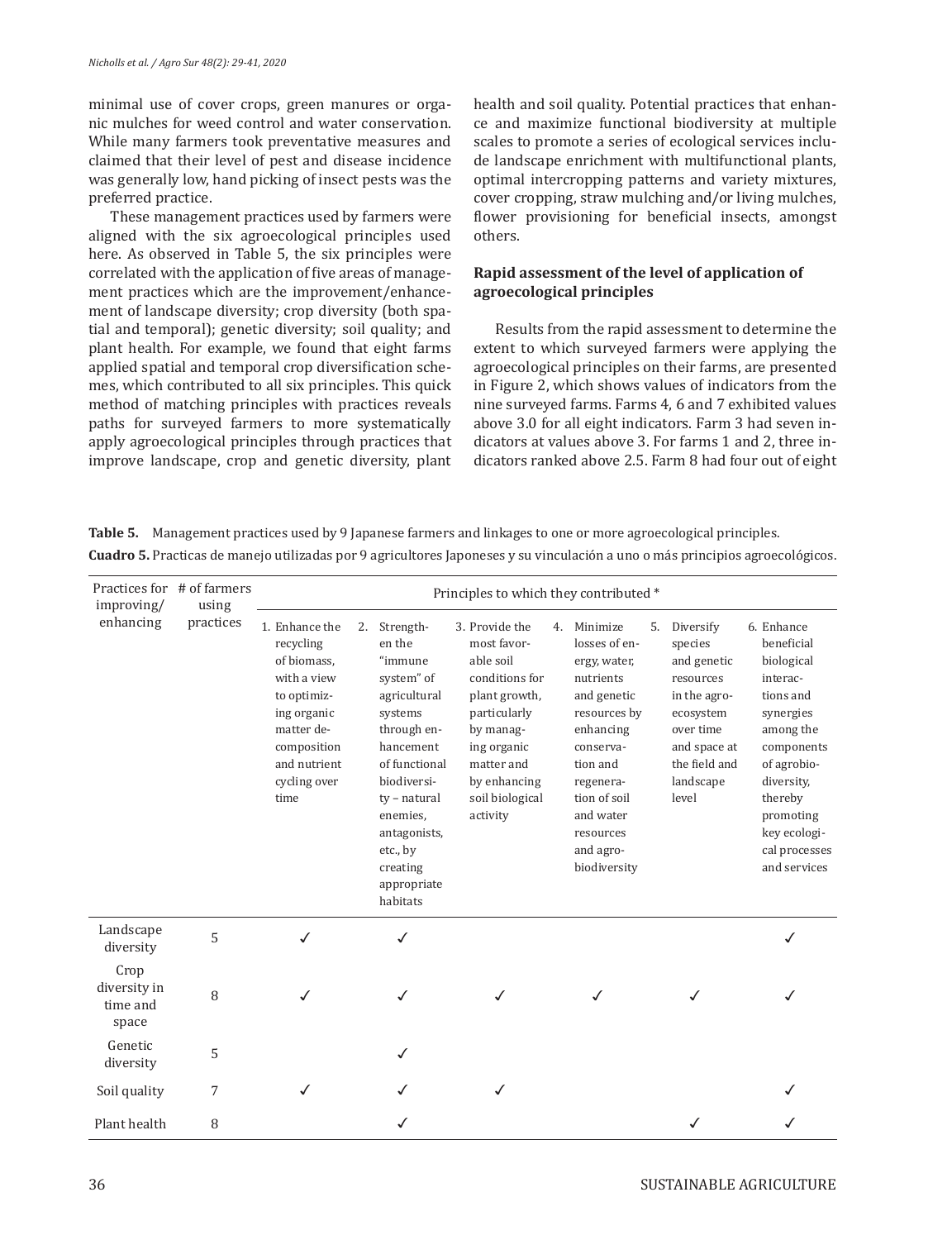indicators ranked above 2.5, while in farm 9, only one indicator (productivity) ranked above 2.5. All farmers that ranked indicators above 3 featured clear diversification schemes, (for example, farmer 6, practiced a well-planned polycultural rotation), recycled organic matter and nutrients, and made better use of the available local resources such as forest litter.

 Figure 3 shows the average value for the eight indicators for each farm. Clearly, farms 6 and 7 stand out as being more advanced in the application of agroecological principles, followed by farms 3, 4 and 5. Farms 1, 2, 8 and 9 are far from being considered agroecologically based, with significant room for improvement regarding their design and management practices in order to reflect the agroecological principles described here. More specifically, we found that these farmers lacked in practices that enhance landscape, crop and genetic diversity, soil quality, and productivity. This is a weakness and farmers were encouraged by us to diversify their farm design in order to increase positive interactions between soil, plant, insect and other biodiversity components, thus promoting biological pest control and nutrient recycling, while minimizing use of external inputs.

## **Agroecological thresholds**

To determine if each agroecological indicator measured in each farm exceeds the designated threshold level, only data obtained from seven surveyed farms were analyzed, applying the formulae described in Table 3. Table 6 shows the value for each of the six indicators in the seven farms, the mean value for each indicator across farms, and their threshold value obtained with the following formula. The formula first divides each indicator (i.e. landscape diversity, crop diversity, etc.) obtained in each farm by the threshold value, which converts the indicator values to threshold indexes. This leads to an average of these indexes obtained for each farm. As observed in Table 7, only farm 6 exhibited a mean threshold index value of above one, indicating that this farm surpassed the threshold and thus is moving towards an agroecological optimum. It is important to note that although farm 6 exhibited a threshold index value of above one in four indicators, values for crop diversity and dependence on external inputs were <1, suggesting room for improvement. Farms 3, 5 and 7 exhibited index values of above or close to one for



**Figure 2.** Indicator values from nine surveyed farms in Kyoto, Hiroshima and Hyogo Prefectures **Figura 2.** Valores de indicadores de nueve fincas evaluadas en las prefecturas de Kyoto, Hiroshima y Hyogo.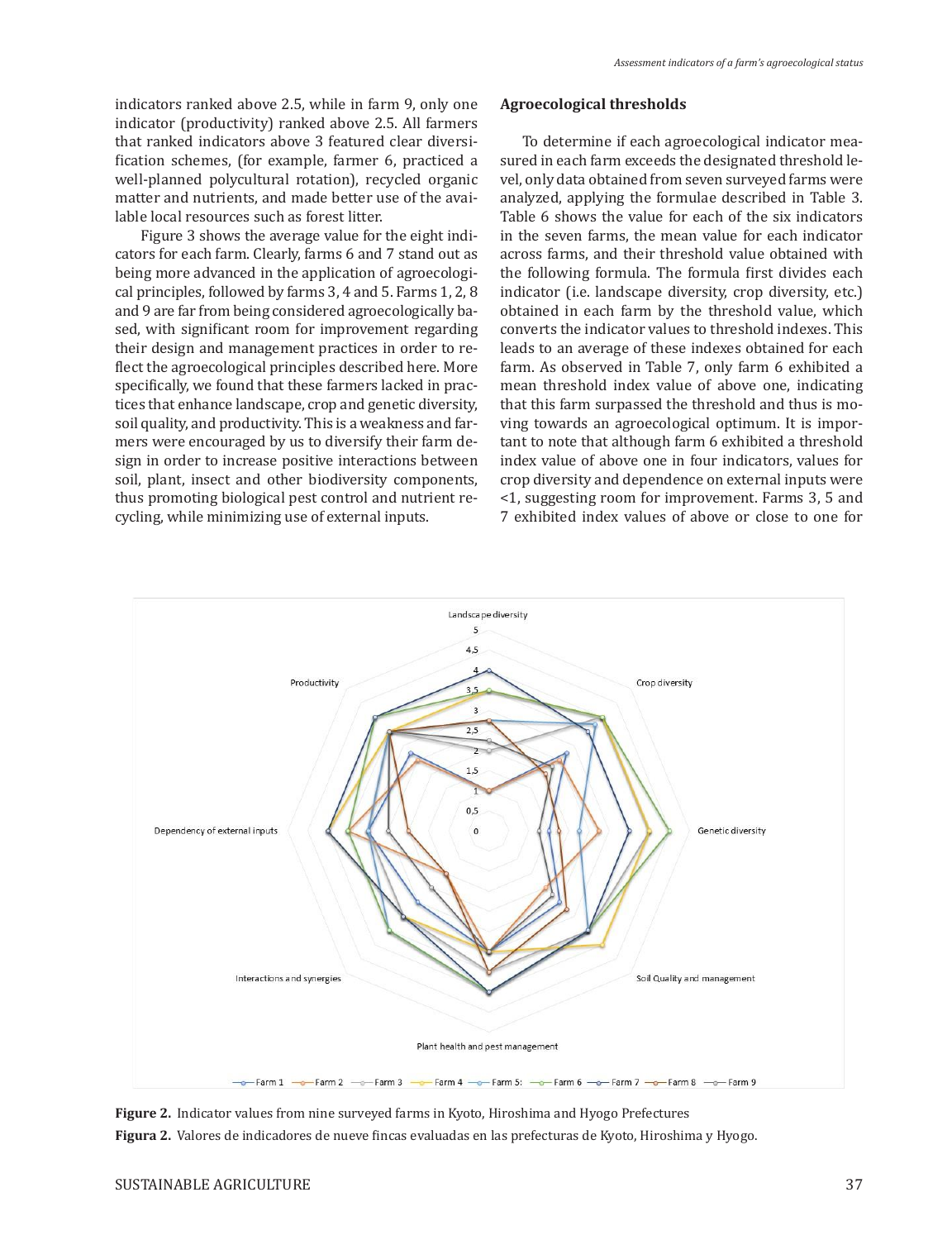

Figure 3. Mean value for all agroecological indicators across the 9 surveyed Japanese farms. **Figura 3.** Valor promedio de todos los indicadores estimados en 9 fincas Japonesas evaluadas.

Table 6. Real indicator values obtained from 7 Japanese farmers, showing overall means and thresholds determined applying formula from Table 3.

**Cuadro 6.** Valores reales de indicadores obtenidos de 7 fincas Japonesas, mostrando promedios generales y umbrales determinados mediante la aplicación de la formula descrita en el Cuadro 3.

| Farm #           | <b>Landscape</b><br>Diversity $X_t$<br>(%) | <b>Crop Diversity</b><br>$X_{\alpha}$ (number of<br>species) | <b>Genetic Diversity</b><br>$X2$ (number of<br><i>Varieties</i> ) | Soil cover $X_{\alpha}$<br>(%) | <b>Plant health <math>X_c</math></b><br>(% healthy)<br><i>plants</i> ) | Dependence $X_{\epsilon}$<br>(% of external<br><i>inputs</i> ) |
|------------------|--------------------------------------------|--------------------------------------------------------------|-------------------------------------------------------------------|--------------------------------|------------------------------------------------------------------------|----------------------------------------------------------------|
|                  |                                            | 10                                                           | 6                                                                 | 50                             | 70                                                                     | 70                                                             |
|                  | 5                                          | 12                                                           | 8                                                                 | 50                             | 80                                                                     | 60                                                             |
| 3                | 20                                         | 20                                                           | 15                                                                | 60                             | 80                                                                     | 70                                                             |
| 4                | 35                                         | 15                                                           | 10                                                                | 60                             | 80                                                                     | 60                                                             |
| 5                | 55                                         | 15                                                           | 12                                                                | 80                             | 90                                                                     | 60                                                             |
| 6                | 75                                         | 15                                                           | 15                                                                | 70                             | 80                                                                     | 60                                                             |
|                  | 80                                         | 12                                                           | 10                                                                | 60                             | 70                                                                     | 70                                                             |
| <b>Mean</b>      | 38                                         | 14                                                           | 11                                                                | 61                             | 78                                                                     | 64                                                             |
| <b>Threshold</b> | 57                                         | 18                                                           | 11                                                                | 61                             | 78                                                                     | 32                                                             |

**Table 7.** Agroecological Threshold Index values for 7 Japanese surveyed farmers. **Cuadro 7.** Indices de umbrales agroecológicos para 7 fincas Japonesas evaluadas.

| Farm $#$ | <b>Landscape</b><br><b>Diversity</b><br>$X_{1}(%)$ | <b>Crop Diversity</b><br>$X2$ (number of Diversity $X2$<br>species) | Genetic<br>(number of<br><i>varieties</i> ) | Soil cover $X_{\mu}$<br>(%) | <b>Plant health</b><br>$Xr$ (% healthy<br><i>plants</i> ) | (% of external<br><i>inputs</i> )<br>**Inverse | Dependence $X_{\epsilon}$ Agroecological<br><b>Threshold</b><br><i>Index</i> |
|----------|----------------------------------------------------|---------------------------------------------------------------------|---------------------------------------------|-----------------------------|-----------------------------------------------------------|------------------------------------------------|------------------------------------------------------------------------------|
|          | $0.02*$                                            | 0.55                                                                | 0.54                                        | 0.81                        | 0.89                                                      | 0.45                                           | 0.55                                                                         |
| 2        | 0.09                                               | 0.66                                                                | 0.72                                        | 0.81                        | 1.02                                                      | 0.53                                           | 0.64                                                                         |
| 3        | 0.35                                               | 1.11                                                                | 1.36                                        | 0.98                        | 1.02                                                      | 0.45                                           | 0.87                                                                         |
| 4        | 0.61                                               | 0.83                                                                | 0.90                                        | 0.98                        | 1.02                                                      | 0.53                                           | 0.81                                                                         |
| 5        | 0.96                                               | 0.83                                                                | 1.09                                        | 1.31                        | 1.15                                                      | 0.53                                           | 0.98                                                                         |
| 6        | 1.31                                               | 0.83                                                                | 1.36                                        | 1.14                        | 1.02                                                      | 0.53                                           | 1.03                                                                         |
| 7        | 1.4                                                | 0.66                                                                | 0.90                                        | 0.98                        | 0.89                                                      | 0.45                                           | 0.88                                                                         |

\*Converted value = indicator value/threshold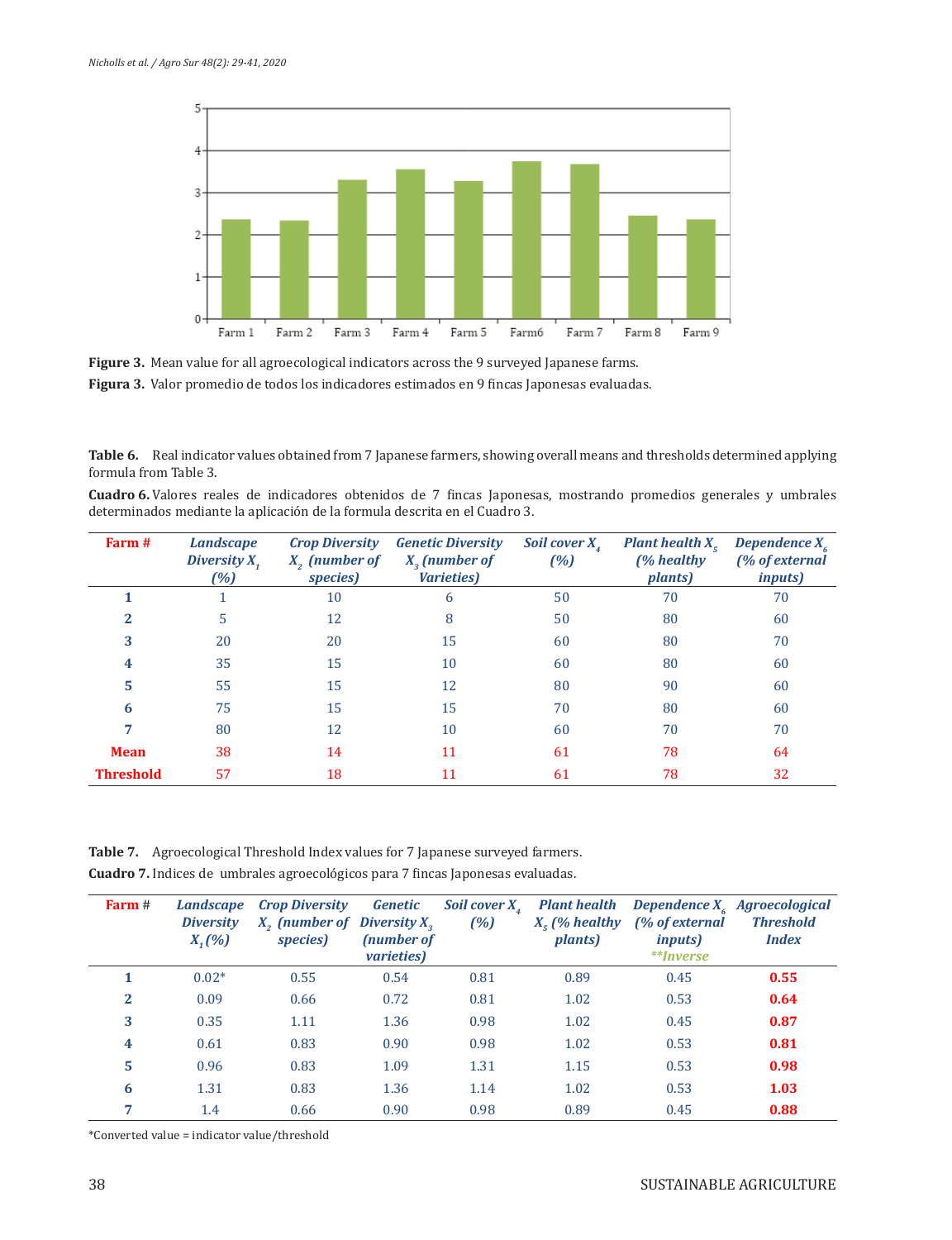three or four indicators, although the overall mean values were < 1, which indicates that they are on the right path but not quite balanced in terms of enhancing the interdependence of each practice on the farm. Farms 1, 2, and 3 exhibited threshold index values < 1 for five out of six indexes, indicating that the application of agroecological principles are below optimum levels, lacking key practices, which they could adopt through enriching hedgerows, practicing intercropping and rotations, and use straw, leaflitter or green mulch for soil cover, which helps to reduce dependence on external inputs while improving overall productivity on the farm.

The threshold index data for the best (farm 6) and worst (farm 1) performing farms is plotted in Figure 4 as a comparison. The line of the inner pentagon in the figure represents the threshold values, showing that farmer 6 is overall more advanced than farmer 1 in the process of applying agroecological principles in the design and management of his farm.

#### **DISCUSSION AND CONCLUSIONS**

In light of the increasingly widespread use of the term agroecology to define a variety of alternative agriculture systems, it is important to have a simple, yet comprehensive tool by which we can assess if a

farmer is applying the principles of agroecology in the design and management of his/her farm, beyond the implementation of a narrow set of practices. The idea of this tool is not to "judge" farmers that do not follow agroecological principles, but rather to offer them a tool to holistically diagnose the state of their farms, detect weaknesses and offer alternatives based on agroecology to improve its overall operational performance. In fact, although many farmers follow the precincts of organic, and biodynamic agriculture, natural farming or permaculture, these farms can still be analyzed to see whether they are or not pursuing agroecological principles, which underlie the function of all farms whatever their denomination (Nicholls *et al.,* 2016). As in the case of the surveyed Japanese farmers who followed organic and/or natural farming guidelines, we found that many of them exhibited some deficiencies in integrating agroecological principles. The methodology therefore allows them to identify these deficiencies in their design and management practices, that can be modified to improve their agroecosystems. The tool is designed to challenge farmers to engage with the interdependent nature of each principle, to come up with alternative designs and management approaches to achieve a more holistic farming approach.



**Figure 4.** Comparison between two contrasting farms: farm 1 with an average threshold index of 0.55 versus farm 6 with a value of 1.03.

**Figura 4.** Comparación entre dos fincas contrastantes: finca 1 con un índice umbral de 0.55 versus finca 6 con un valor de 1.03.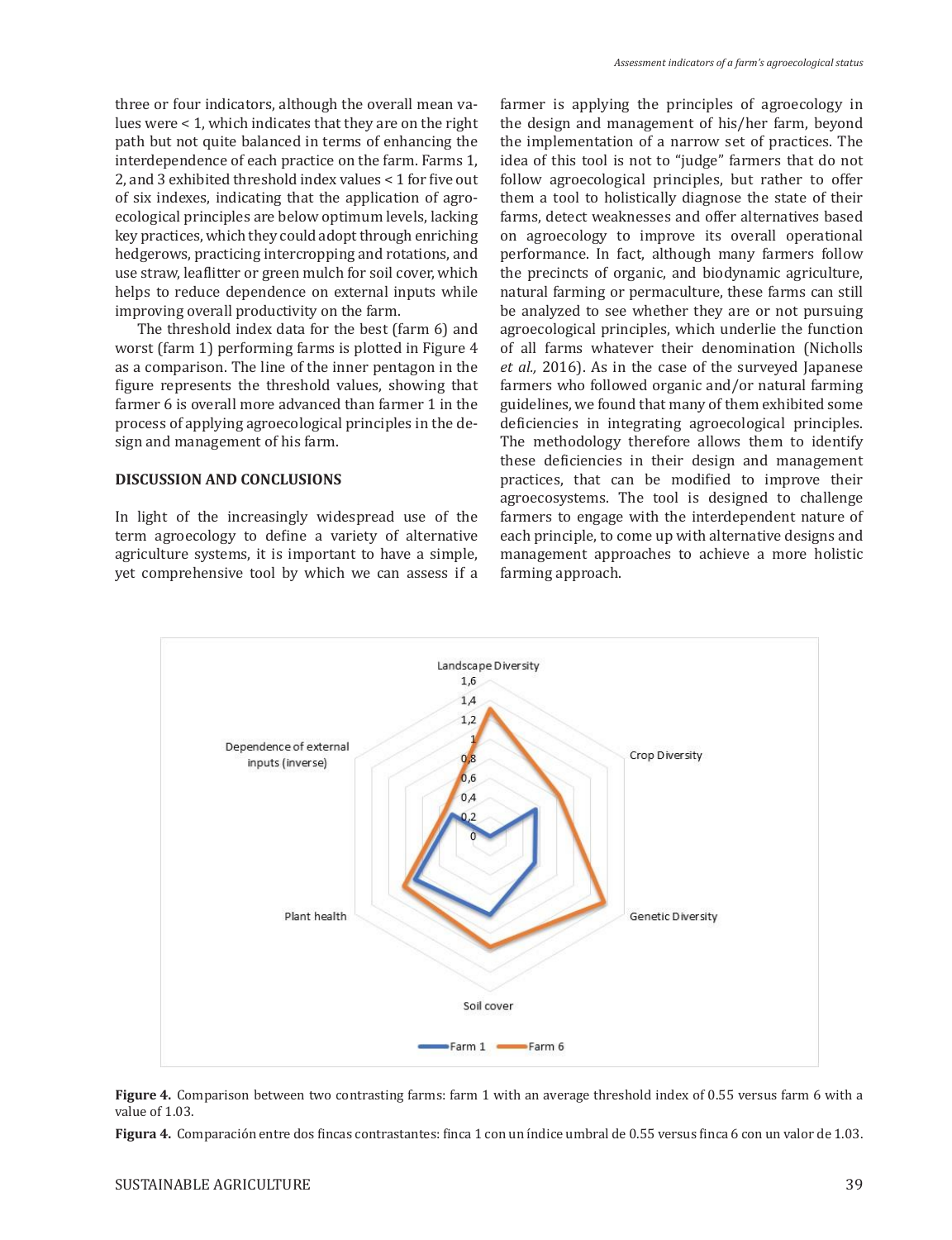The methodology presented herein allows researchers and farmers to use a few simple indicators to rapidly observe to what extent agroecological principles are being applied on a given farm, and if they are, to what degree they are applied in an optimal way. Data obtained from the rapid observations permit individual farmers to make design and management decisions directed at improving specific areas they were found performing poorly in, and thus improve overall agroecosystem performance, regardless of their approach to farming. The methodology should involve farmers' participation in the selection of appropriate indicators, particularly in defining common criteria on how to rank each indicator and to define agroecological threshold values. Because the method presented here is flexible and applicable to a wide assortment of agroecosystems in a series of geographical and socio-economic contexts, it can be used as a tool to incentivize and enhance communication between farmers to share knowledge on more site-specific methods. Farmers that exhibit high scores can play a key pedagogical role as their farms can serve as demonstration sites or agroecological lighthouses (Nicholls and Altieri, 2018). The success of this farmer to farmer learning will depend on the level of social organization of the farmers involved. As mentioned, the methodology allows farmers to assess the evolution of their farming practices over time. Using data from the first rapid assessment proposed here as a baseline, farmers can track if the adoption of recommended design and management practices that emerged from such assessment improved the values of indicators performing poorly. A comparison between two or more farms under different management practices or transitional stages allows a group of farmers to identify the farms that are more advanced in applying agroecological principles (Figure 3) or farms where principles are being applied above the threshold index levels (Table 7). In our survey farm number 6 ranked high under both assessments, while farm number 1 consistently ranked low values.

Of course, the methodology has remaining weaknesses. One limitation is based on the fact that the assessment is done over a short period of time. If the indicators are not properly identified in collaboration with farmers in a specific region, an outside assessor who is not fully familiar with the farm, he/she will only capture the state of the farm in a moment in time, which may lead to an incomplete assessment of the farm. This highlights the importance of determining thresholds collaboratively with the farmers to meet site specific needs and having farmers themselves use the methodology in order to assess their own farms and engage, if so desired, in comparative analysis with their neighbors. Another limitation is linked to the fact that scoring can vary depending on how much experience one has in assessing agroecological farms, as the tool requires the observation of multiple ecological and agronomic factors. However, this tool is not meant to provide an absolute assessment of a farm, but a tool to enable a holistic comparison between farms or the same farm over time. Ranking values might suggest future modifications in the design and management of a given farm, however, socio-economic and cultural contexts in which farmers are imbedded, may pose barriers for the farm, making certain modifications not feasible. For example, hedgerows are a practice that fulfill the objectives of many principles, but when farms are dispersed or adjacent to other fields using conventional or more industrial methods, as is often the case in Japan, hedgerows may not be appropriate and difficult to implement. Furthermore, many surveyed farms were surrounded by a forest monoculture, a landscape feature that farmers have little control over due to differentiated ownership and access to forests. In this way, the development of more local or context-specific management methods applicable for the site to implement a principle on a farm are required (González-Chang *et al.*, 2020). A participatory process to fine tune the interpretation of the assessment factors for each indicator is necessary to be able to capture the local socio-ecological contexts. To this end, we plan to continue testing the tool in a variety of farming contexts through existing agroecological networks to which the authors are linked in various Asian and Latin American countries.

Lastly, farms that exhibit above average values may be considered "agroecological lighthouses" (Nicholls and Altieri, 2018) where farmers and researchers can collectively identify the processes and ecological interactions that explain the advanced performance of certain farms. This information can then be translated into a bundle of site-specific practices that promote the desired agroecological processes in different communities. Ultimately, lighthouse farms can serve to radiate out to other farmers in a whole region, strengthening the basis for an agricultural strategy that promotes and enhances efficiency, diversity, synergy and resiliency at the farm and landscape level.

## **ACKNOWLEDGEMENTS**

This research was supported by the FEAST Project (Lifeworlds of Sustainable Food Consumption and Production: Agrifood Systems in Transition) (No. 14200116), Research Institute for Humanity and Nature (RIHN) Kyoto, Japan.

## **REFERENCES**

Altieri, M.A, Nicholls, C.I., Henao, A., Lana, M.A., 2015. Agroecology and the design of climate change resilient farming systems. Agronomy for Sustainable Development 35, 869–890.